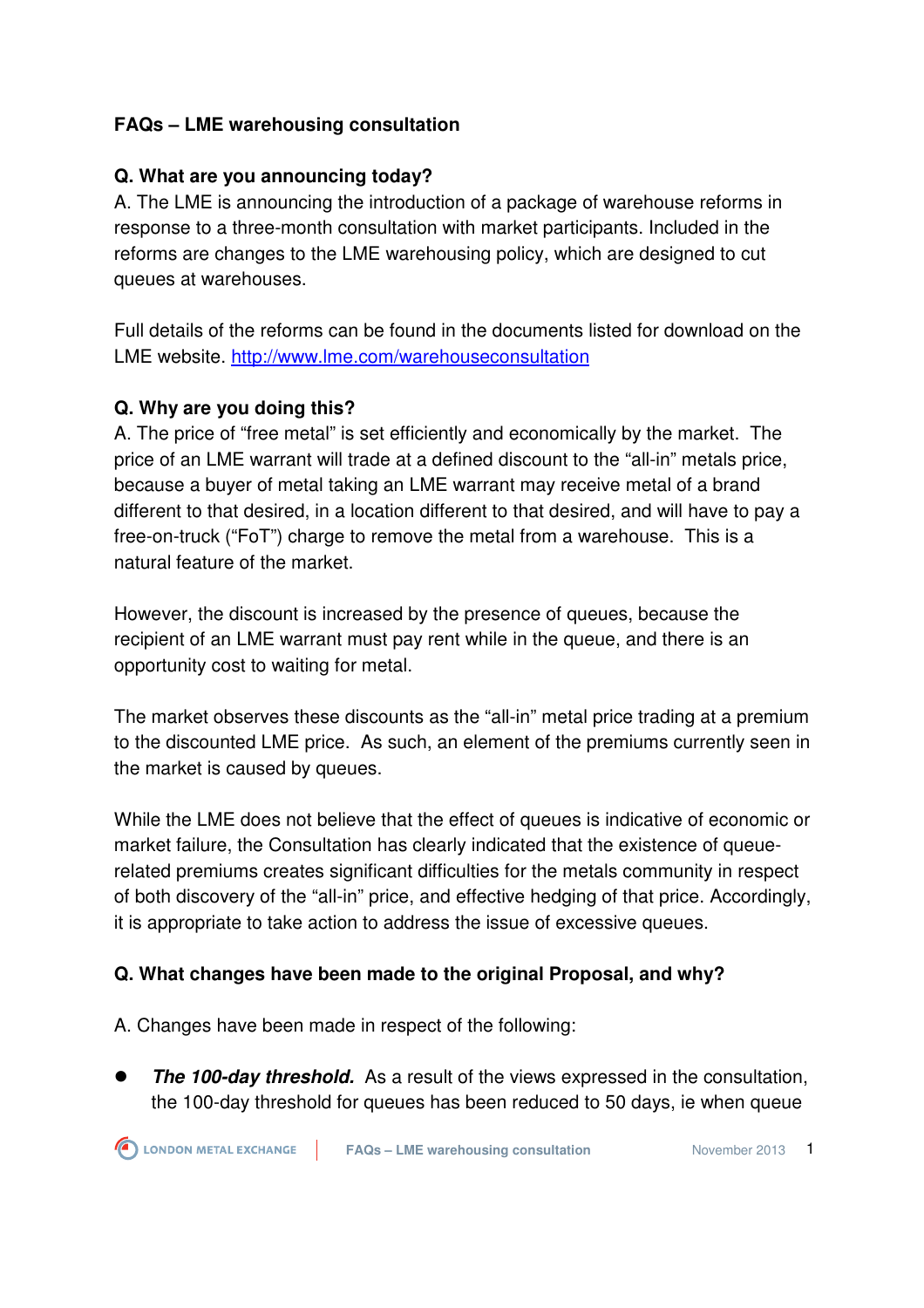length at a particular warehouse location reaches 50 days the linked load-in load-out mechanism of the Rule is triggered.

The reason for the reduction in the threshold is that, while metal users are unlikely to make significant use of LME warehouses to source metal directly, it is nonetheless considered that the LME's role as a supplier of last resort entails warrants being accessible to the user within a time frame comparable with that of sourcing from a merchant. However, the threshold cannot be too low or else the Rule may be triggered whenever warrant holders decide to cancel warrants for operational reasons. A 50-day threshold is considered low enough to meet the comparability criteria and yet high enough to avoid excessive triggering of the Rule.

- **The calculation of the load-out requirement**. A number of warehouse owners asked whether the calculation of the load-out requirement could be on an averaged basis, as the proposed basis might have arbitrarily increased the loadout obligations on warehouses where warrant creation tends to 'bunch' on particular days as compared with warehouses where warrant creation is more evenly spread. The LME accepts this point, and has decided to allow calculation of the requirement on an averaged basis over the calculation period, albeit that the Rule will apply for the whole of a calculation period if the warehouse is caught by the Rule for any portion of that period.
- **General power to investigate queue formation**. Given the varied ways in which queues may arise, including in response to incentives from the warehouse operators, the LME is empowered to investigate particular cases of queue formation and implement special measures to address any abusive behaviour found.
- **Provision of per-warehouse information**. The LME already provides transparency through stock information reports on a per-location basis. Some respondents requested more detailed information at the warehouse level. The LME sees the merit of the request, but would not wish to encourage activity reacting to such information in real time. Accordingly, the LME intends to provide per-warehouse information on stocks and queues on a regular but delayed basis, and will work with participants to develop the format of the report.
- **Commitment of traders report**. The consultation highlighted market demand for broader transparency, particularly in the form of a commitment of traders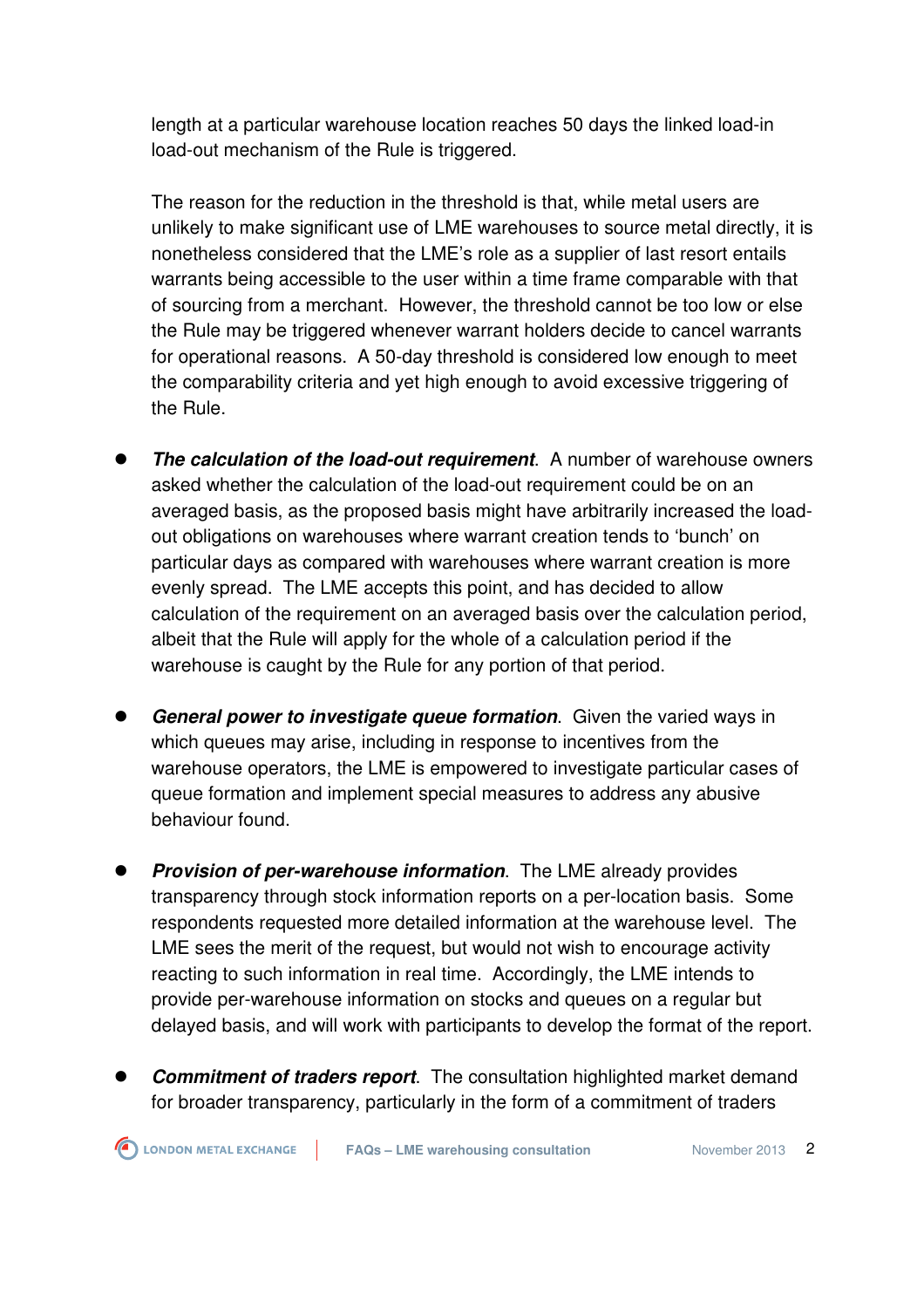report showing the split of market open interest by the nature of the ultimate holder of such interest. Although the LME does not see such report as affecting queues and premiums, it believes that the request has merit in its own right, and has begun discussions with practitioners on the format of such report.

- **Representation of physical market**. The consultation revealed a perception that the physical metal market (both producers and users of LME metal) is not well represented on LME governance structures. The perception is not valid in respect of the various metals committees, and 4 of the 14 User Committee members are from the physical industry. Nonetheless, to ensure full and sufficient representation of the physical industry, the LME will create a Physical Market Committee with invited representatives from across the industry. Among other things, the Physical Market Committee will be expected to play a significant role in the continuing six-monthly reviews of the new Rule and its impact on queues.
- **Steel billet**. The steel billet contract has been converted from a global to a European basis, with the result that warranted steel in non-European warehouses has to be withdrawn by 30 April 2014 or shipped to a European location. However, much of the steel billet is still sitting in queues. Accordingly, a separate load-out rate is provided for steel.

The new Rule and the other action steps set out above will come into effect on 1 April 2014. The implementation of certain elements of the package will be discussed further with warehouse companies in accordance with the terms of the warehouse agreement, but it is expected that this will not delay the implementation of these measures on 1 April 2014.

#### **Q. Why did you reduce the threshold from 100 days to 50 days?**

A. Feedback from the physical industry suggested that the LME's role as a market of last resort should require warrants to be accessible within the sourcing horizon of members of the physical industry. In accordance with this view the LME reduced the threshold to 50 days. The Board will keep this figure under active review.

#### **Q. How will the 50 day rule work?**

A. The following is provided as an illustrative example of how the load-in load-out proposal will operate: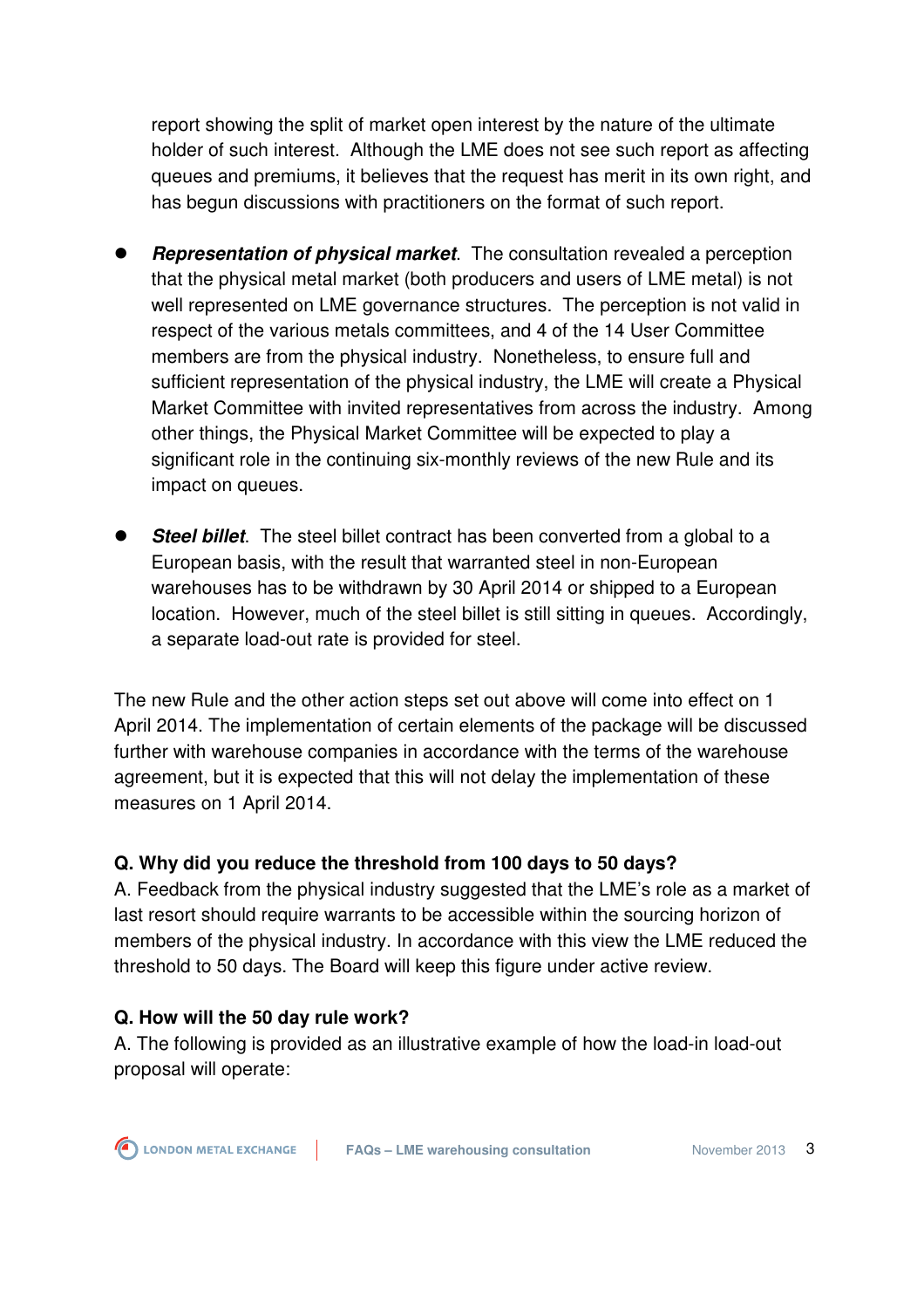

#### **Q. How many warehouses have a queue of more than 50 days?**

A. As of 31 October 2013, five warehouse locations have queues greater than 50 days and of these two have queues greater than one year.

#### **Q. How long will it take for queues to shrink under the new rules?**

A. The rate of queue shrinkage will depend on precise behaviour of (i) warehouses in terms of load-in, and (ii) warrantholders in terms of cancelling warrants. However, we would expect to see the impact on metal premiums in the nearer term.

# **Q. Since the queues have been a long standing problem, why did the LME take so long to address the issue?**

A. The LME first responded to concerns about the queues in October 2010, when it commissioned Europe Economics to prepare an independent assessment on whether the then-existing load-out rates were satisfactory. A summary of the review findings were published on 27 May 2011. The following actions were taken:

- On 17 November 2011, the LME announced an increase in the minimum loadout rates that took effect on 1 April 2012.
- On 1 August 2012, the LME confirmed the additional delivery out rates for nickel and tin that took effect on 1 April 2013.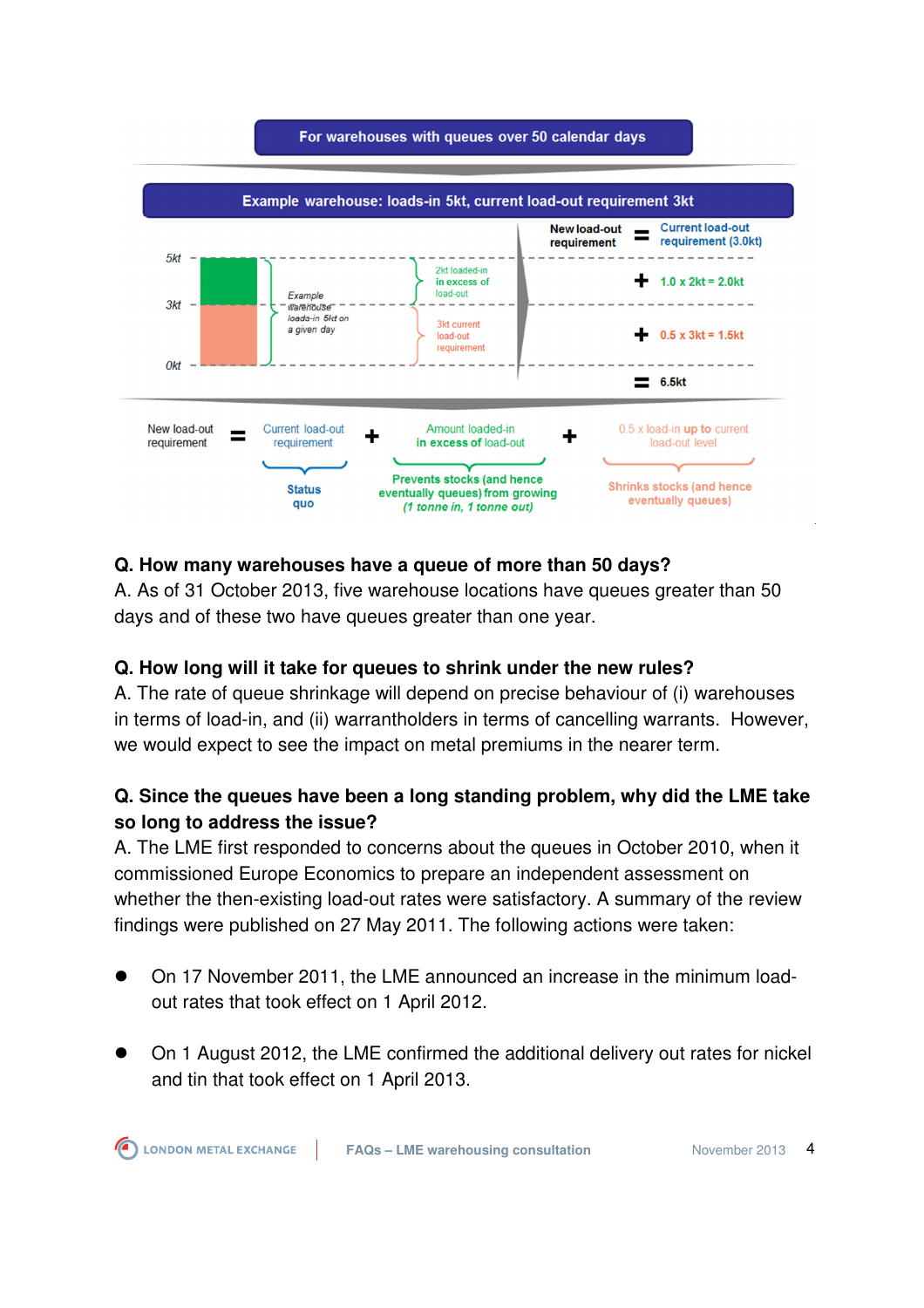On 20 December 2012, the LME introduced additional requirements on warehouse companies to address the effect that long queues for one metal may have on the availability of other metals. This also took effect on 1 April 2013.

#### **Q. What are the calculation and discharge periods?**

A. The Preliminary Calculation Period shall be the nine months between 1 July 2013 and 31 March 2014. The associated Preliminary Discharge Period will be the three months between 1 May 2014 and 31 July 2014, inclusive.

The First Calculation Period shall be the three months between 1 April 2014 and 30 June 2014 inclusive. The associated First Discharge Period shall be the three months between 1 August 2014 and 31 October 2014 inclusive.

# **Q. How will you ensure, in the meantime, that warehouse companies don't incentivise queues or form several queues just under the threshold?**

A. The LME will reserve a general power to take specific action against warehouses which it considers to have been intentionally creating or maintaining queues, even if such queues remain below the threshold.

#### **Q. When does this come into effect?**

A. The new rules will take effect on 1 April 2014. Certain elements of this package of measures will require further discussion with warehouse companies, but it is not expected that this will delay the implementation of these measures on 1 April 2014.

# **Q. How many people responded to the consultation?**

A. We undertook a detailed consultation process. We received 33 written responses and in addition to a number of participants gave oral feedback to the LME – we held more than 70 meetings as part of the process.

# **Q. What were the main views submitted and by whom?**

A. The identity of parties making submissions or expressing views on the Proposal is kept confidential.

The views expressed by respondents to the consultation were very diverse, reflecting the respondents' differing interests as metal producers, users, traders or warehouse owners. Nonetheless, all parties expressed the view that some form of action should be taken; the differences were on what action would be best to take.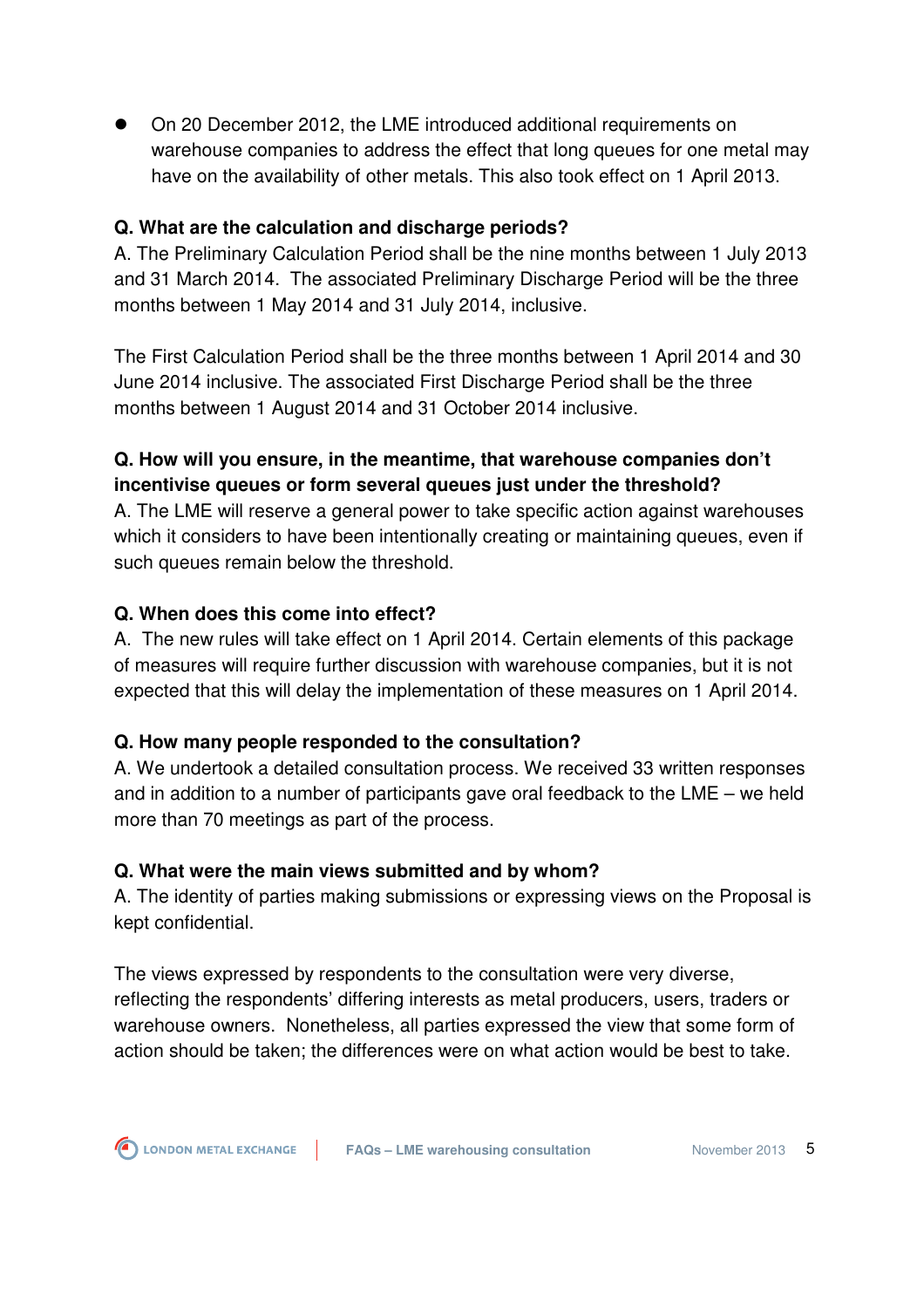Respondents' comments were wide-ranging, and covered many aspects of warehousing, queues, premiums and other areas of LME business. The main focus of the comments was on:

- The 100-day threshold triggering the linked load-out requirement
- The 0.5 decay factor
- The calculation of the load-out requirement
- Other suggestions for dealing with queues

The consultation process has been rigorous and in-depth, flushing out views from all sectors of the market and on all relevant areas of LME operation. All views have been gathered for a balanced decision on policy changes to be made.

#### **Q. Is this the end of the consultation? Will the LME be taking any more market views into consideration?**

A. The LME has an on-going commitment to keep the warehousing policy under sixmonthly review, in which the new Physical Market Committee will play a substantial role.

### **Q. When can we expect to see the additional proposals mentioned in the release implemented?**

A. The additional measures will be fully assessed and further communications will be made in due course. We do not have a fixed timeline on this, and it is important that all options are considered and that all users are properly consulted before implementing any new measures.

# **Q. You state that the LME will have enhanced powers to address queue formation. Can you explain the nature of these enhanced powers?**

A. The LME would be empowered to form a view as to whether an attempt has been made by warehouse companies to artificially create a queue by the use of incentives, and impose greater requirements on that warehouse. This would potentially include imposing the rule on warehouses with queues below the threshold if it is deemed necessary.

# **Q. How will the LME enforce these new rules?**

A. The LME has the power to audit warehouse companies to ensure that, amongst other things, metal is placed on warrant in accordance with the contract rules relating to each metal, listed warehouses continue to meet the conditions of listing, and warehouse operators are reporting warrant movements properly.